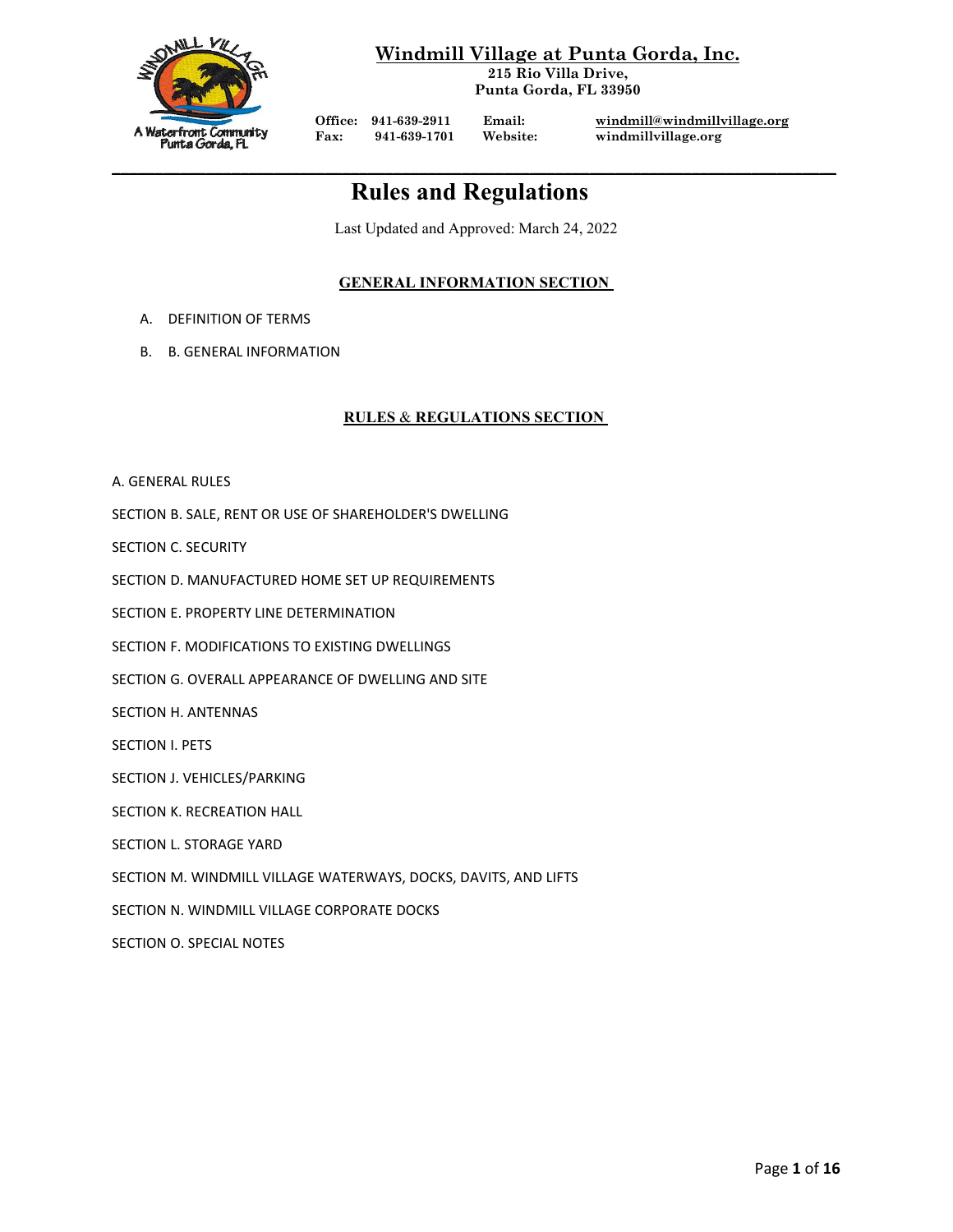## **GENERAL INFORMATION**

### **A. DEFINITION OF TERMS**

Windmill Village is an over fifty-five (55), not-for-profit Community owned by its *Shareholders*. *Shareholders* do not own the *assigned lot location* upon which their home is situated; they own a proportionate share of the Windmill Village Corporation.

For the purpose of this document, Windmill Village, the Village, the Corporation, the Community and WMV are interchangeable in use.

Rules and Regulations to govern behavior and the environment within Windmill Village are recommended by the Board of Administration and approved, by ballot, by the Shareholders as authorized in Section 4; paragraph 4 of the Bylaws of Windmill Village.

- A. Wherever *bold italicized* words are found within this document they will have the following meanings:
	- 1. *Shareholder:* The certificate holder of a proportionate share of the Corporation and identified to an assigned lot location.
	- 2. *Non-resident Shareholder***:** The certificate holder of a proportionate share of the corporation identified to an assigned lot location, but who has not yet built or completed construction of a home.
	- 3. *Resident:* Any person residing in a home who is not a *guest* or a *visitor.*
	- 4. *Renter:* A *Resident* who pays rent to the *Shareholder;* (please also see "use restrictions; section 13 as well as 13.1.A" in the Bylaws for additional information).
	- 5. *Guest:* A person who is invited by the *Resident* to a *Resident's* home, and who does not pay rent. This person(s) may be a daytime *guest* or an overnight *guest. Guests* occupying the home (overnight) in the absence of the *Resident* must meet the minimum age requirements as shown in the Windmill Village Bylaws Section 13.1.
	- 6. *Visitor:* A person who is none of the above.
	- 7. *Amenity***:** A desirable or useful feature or facility of a building or place.
	- 8. *Assigned lot location:* A lot upon which a home is or could be situated.
	- 9. <sup>2021</sup>*Driveway***:** A cement or paver (no asphalt or similar material or gravel *driveway***s** permitted) surface leading from the road to the house, garage, shed or lanai and, except for the distance from the road to the home or setback, is usually covered by a carport (as per the last approved RFM).

### **B. GENERAL INFORMATION**

### **Failure to comply with any of the Rules & Regulations in this document will result in a twenty-five dollar (\$25.00) per violation per day fine as permitted by the Bylaws of Windmill Village at Punta Gorda, Inc. Sec 4 Sub-section 1.**

2021B.l. The Corporate Office will be open from 8:00 A.M. to 5:00 P.M., Monday through Thursday and 8:00 am to 1:00 pm on Fridays, There are no scheduled business hours on Saturday, Sunday or holidays. In case of a problem, the Community Manager should be contacted. If the Community Manager cannot be reached, one of the members of the Board of Administration should be called. Telephone numbers are posted on the bulletin boards.

B.2. Bulletin Boards are located inside the Mail Room and at the Recreation Hall.

2021 B.3. Each **Shareholder** is responsible for the overall appearance, maintenance, repairs and replacements to their dwelling and for the area surrounding it, and to keep it in good repair and orderly condition at all times. (See rule G.3)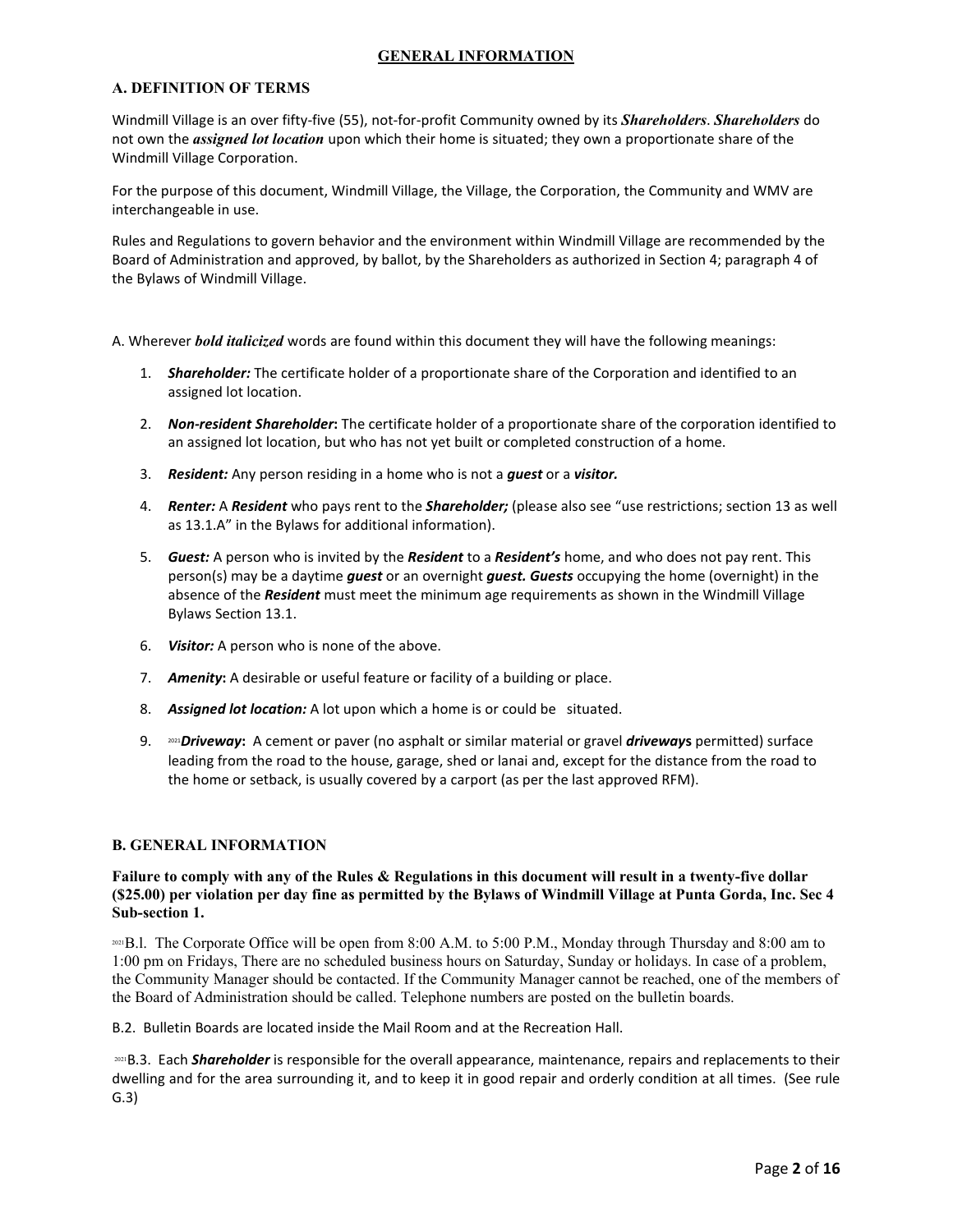2021B.4. The mangroves bordering Windmill Village are protected by law and cannot be cut, trimmed or removed. See Bylaw Section 13.8.

2021B.5. Recreational activity rules are posted at the site of the activity. All users are responsible to familiarize themselves with the regulations and policies of the Community activity.

<sup>2021</sup>B.6. Recreational Areas: At certain times, the bocce ball court, shuffleboard courts, horseshoe pits and billiards room are extremely active with Community team leagues and tournaments. We request that other players schedule their play during slack periods that do not conflict with league or tournament play.

<sup>2021</sup>B.7. Utilities:

- 1. Electricity is provided by the Florida Power and Light Co., and each *Resident's* meter will be read and billed directly by said company. It is the responsibility of each *Shareholder* for installation and maintenance of the electrical service to the dwelling. The Corporation is not responsible for replacing the main breaker. Waterlines within the Community are the responsibility of the Corporation up to the service box serving the dwelling.
- 4. Sewer lines within the Community are the responsibility of the Corporation up to the clean-out connection of the dwelling. From the clean-out connection through the dwelling is the *Shareholders'*  responsibility.
- 5. The cost of water and sewer is included in the monthly assessment fee.
- 6. Underground cable television is available to all sites and is the responsibility of the *Shareholder/Renter*.
- 7. Internet service is the responsibility of the *Shareholder/Renter*.

 B.8. Swimming Pool hours are posted in the pool area. The pool may be closed on occasion during those hours for maintenance, safety or weather-related reasons. Maximum pool capacity is 28 persons and must be adhered to in accordance with County and State requirements. The swimming pool is closed during scheduled water aerobics.

2021B.8. Mail is delivered to the mailroom. Your address is your physical street address, Punta Gorda, FL 33950.

**<sup>2021</sup>**B.9. *Shareholders* will be held directly responsible for the action of their *guests* and *renters* regardless of **their age. See Bylaw Section 13.5.**

### **RULES AND REGULATIONS**

### **SECTION A. GENERAL RULES**

2021A.1. **Violation of Rules and Regulations**: When a violation of the Windmill Village governing documents is noticed, the Manager will notify the person responsible for the violation with a first notice by telephone or email. If after a reasonable amount of time, depending on the severity and ability to correct the violation in a timely manner, a second notice will be sent by first class mail to the person in violation. The Manager will advise the Board of Administration that the second notice has been issued.

At the next Board of Administration regular or special meeting, the Board will decide if the fine and/or suspension procedure is in order, or if the violation is an act which endangered life, health, safety, property or peaceful enjoyment of the Community by the violator, action to recall the share certificate may be started. If the violator is a renter, guest or invitee, the process will be to suspend the violator's right to access to the Community.

If it is determined that the fine procedure should be started, a certified letter will be sent to the violator with the date of the Peer Review Committee (PRC) meeting to determine if the fine and/or suspension procedure should proceed. If the PRC approves the fine and/or suspension, it is due/starts 5 days from the date of the PRC meeting. The fine will continue for each day the violation continues. The fine is \$25.00 per day and will double after the first 10 days of the violation, and will double every 10 days until the maximum daily amount reaches \$100.00 per day and an aggregate of \$1,000.00 per violation. Fines not paid will be collected in accordance with Fl Statutes. Notice and hearing are not required to levy a late fee for nonpayment of assessments.

If it is practical, the Corporation may employ someone to correct items such as weeding and house washing and bill the violator for the work plus a 10% assessment.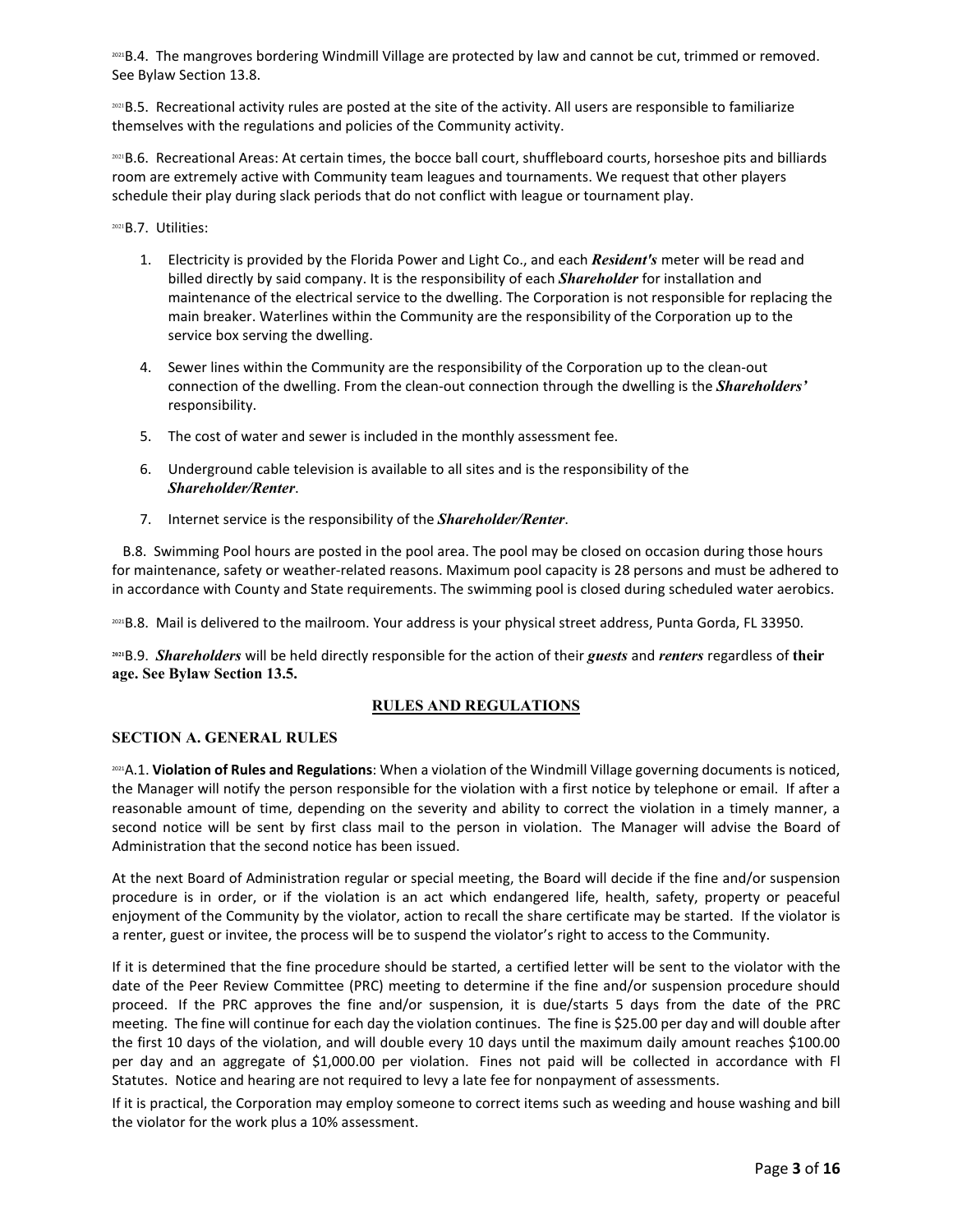When a violation is not corrected for a period exceeding 90 days the Board may extend the amount of time for the violation to be corrected or may suspend the voting rights and use of common areas. The Board may also begin the action of recalling the Shares of the violator.

A.2. Legal notices and/or demands are to be directed to the Community Manager at 215 Rio Villa Drive, Punta Gorda, FL 33950 or to such other person as the Corporation may from time to time designate.

#### <sup>2021</sup>A.3. **Signs and Flags**

1. Signs: All signs, except Corporate posted signs, are restricted to a maximum of 10 x 12 inches. Allowed signage is "For Sale", "For Rent" and Political Party or Candidate Signs. Political Party or Candidate signs may be displayed 45 days prior to the election and must be removed within three days after the election. All other signs to be displayed on a members assigned location must be approved by the Community Manager. Signs must not create a sight obstruction or other safety concerns, and are limited to one sign per issue.

*The Board of Directors voted unanimously to approve the following rule change regarding flags in the community. This rule change is effective immediately because it was passed by the Board unanimously at the 03/15/22 BOA Meeting, subject to the provisions of Bylaw 4.4. Shareholders will reaffirm this vote at the next Annual Shareholders Meeting in March of 2023.*

2.  $^{03/15/22}$  Flags: Any resident may display one portable, removable United States flag and one official flag of the State of Florida, plus the most current officially recognized flag which represents the United States Army, Navy, Air Force, Marine Corps, Space Force, Coast Guard, or a POW-MIA flag. Any resident may display one portable, removable flag of another Nation, providing that the resident is a citizen of that Nation and it is displayed in a respectful manner. All of the preceding flags may not exceed 4.5' x 6'.

One flag or banner no larger than 3' x 5' representing Universities, Sport Teams or representing First Responders (Police, Fire, Medical) may be displayed in a respectful manner.

Political Party or Candidate flags, no larger than 3' x 5', may be displayed in a respectful manner for 45 days prior to the election and must be removed within 3 days after the election.

Flags must not create a sight obstruction or other safety concerns, and are limited to one flag per issue.

Previous Rule:

2. Flags: National flags (no greater in size than 3' X 5') may be flown at any time as long as the member flying the flag is a citizen of the nation the flag represents. Flags allowed to be displayed include small light pole flags/banners,

university/sports (no larger than 3' X 5'), Political Party or Candidate flags (no larger than 3' X 5'). Political Party or Candidate flags may be displayed 45 days prior to the election and must be removed within 3 days after the election. All other flags to be displayed on a member's assigned location must be approved by the Community Manager. Flags must not create a sight obstruction or other safety concerns, and are limited to one flag per issue.

A.4. *Guests* under sixteen (16) years of age may use all the recreational facilities only when supervised by an adult. The use of the Billiard Room by anyone under eighteen (18) years of age is prohibited unless accompanied by a *Resident*.

A.5. Babysitting or keeping of children of any age on a regular basis is prohibited.

A.6. All assigned lot location lawns will be mowed and edged, providing there is an adequate barrier, and where easily accessible, by the Corporation. The *Shareholder* is responsible for watering, trimming, fertilizing, weeding, and clipping. If the grounds are not maintained in an acceptable condition, the Corporation, after a courtesy notice, may perform these services at the *Shareholder's* expense.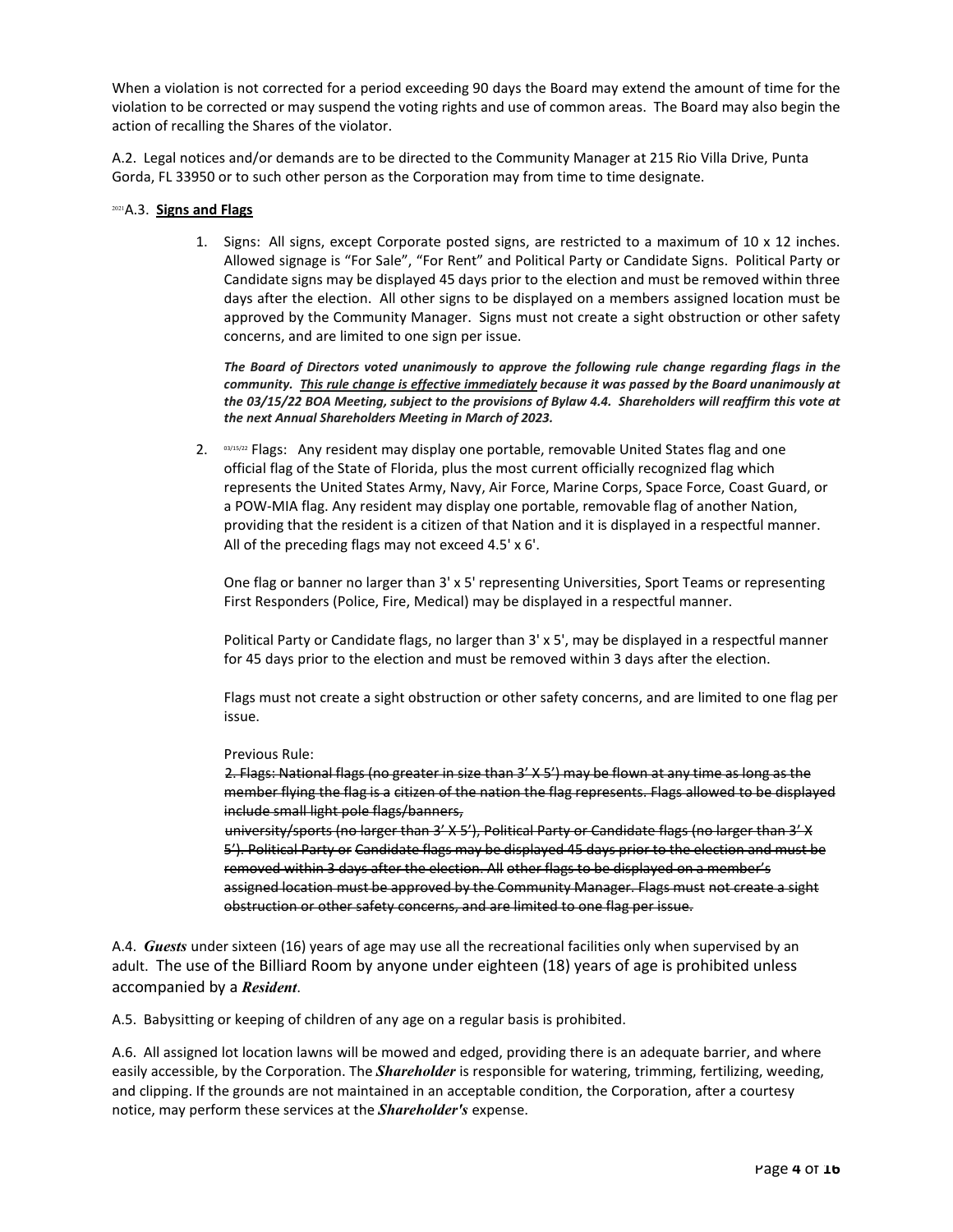A.7. Burning or dumping of any trash, garbage, hazardous liquid, and yard waste, etc., on any lot or open area is prohibited. Because the homes are located in close proximity, there will be no wood fire pits, chimneys, or covered fire devices, decorative torches or candles with flames that exceed two inches (2") used in Windmill Village, excluding BBQ grills, unless specifically approved by the Community Manager.

<sup>2021</sup>A.8. Public drunkenness and unruly behavior are PROHIBITED. Violations will be dealt with in accordance with Rule A.1, above.

<sup>2021</sup>A.9. All assessments are payable by the first day of the month. A late fee of twenty-five dollars (\$25.00) will be charged for those received after the  $10<sup>th</sup>$  day of the month in which they are due.

<sup>2021</sup>A.10. Any item displaying a "for sale" sign (car, motorcycle, golf cart, etc...) cannot be parked for advertising purposes at any common location within the Community, they may be displayed at the *Resident's* home. Watercraft at a dock may display a "for sale" sign. All signs must comply with the size restriction in rule A.3.

<sup>2021</sup>A.11. Prior to digging for any reason in the Community, you must notify the corporate office so that buried Community owned structure can be located by our maintenance personnel. In addition, you must call 811 for the marking and locating of commercial underground utilities. Failure to do so will result in the *Shareholder* being held liable for all expenses associated with repair and/or replacement of any damage caused to the Community or commercial underground structure.

2021**A.12.** The sale of alcohol is PROHIBITED.

<sup>2021</sup>A.13. No smoking or vaping is allowed in the Recreation Hall, Verandas, Chiki Huts, Mailroom, Woodworker Shop, Swimming Pool area, Maintenance building, Office, Corporate Docks and on boats moored on Windmill Village property. (This no smoking policy includes smoking of electronic cigarettes or e-cigarettes). <sup>2021</sup>A.14. All guests under the age of 16 are prohibited from driving golf carts even if assisted by an adult.

2021A.15. Trash is picked up according to the Charlotte County schedule and should be put out on the morning of the day of collection, but not earlier than 6 PM on the day before the scheduled pickup day. Recyclable items and newspapers (the yellow top bins) will be picked up as scheduled by Charlotte County. Trash and garbage containers must be stored on the *Resident's assigned lot location*, in a neat and orderly fashion. Trash containers must be returned there as soon as possible after being emptied. Pick up of large items such as appliances, furniture and carpet, etc., requires a call to Waste Management by the *Resident* to make arrangements if required at the *Resident's* expense.

2021A.16. Yard trimmings must be cut no longer than four (4) ft. in length and tied in manageable bundles no more than (3) ft. in diameter and weighing no more than forty (40) pounds. All loose clippings that cannot be bundled and tied must be in a container and placed curbside on Monday through Thursday for Community personnel pickup. NO yard trimmings are to be put out on Fridays, Saturdays or Sundays.

A.17. Swimming Pool hours are posted in the pool area. The pool may be closed on occasion during those hours for maintenance, safety or weather-related reasons. Maximum pool capacity is 28 persons and must be adhered to in accordance with County and State requirements. The swimming pool is closed during scheduled water aerobics.

2021A.18. Water is received from the City of Punta Gorda. *Residents* must abide by the city's water restrictions as published, and use their street number to determine when they are allowed to water their lawns and wash their vehicles, boats, pavers or driveways. The water restrictions will be posted on the bulletin boards and updated as changes are noted. *Residents* should conserve the use of water. Excessive watering is not permitted. Lawn watering is only allowed before 8 AM or after 6 PM twice per week, if needed. Hand watering is allowed any time provided a shut-off nozzle on hose is used so water is not wasted. Irrigation systems must be turned off when leaving for the summer. Prior to installing or modifying an irrigation system an RFM must be submitted for approval. Specifications must include a water sensor and timer.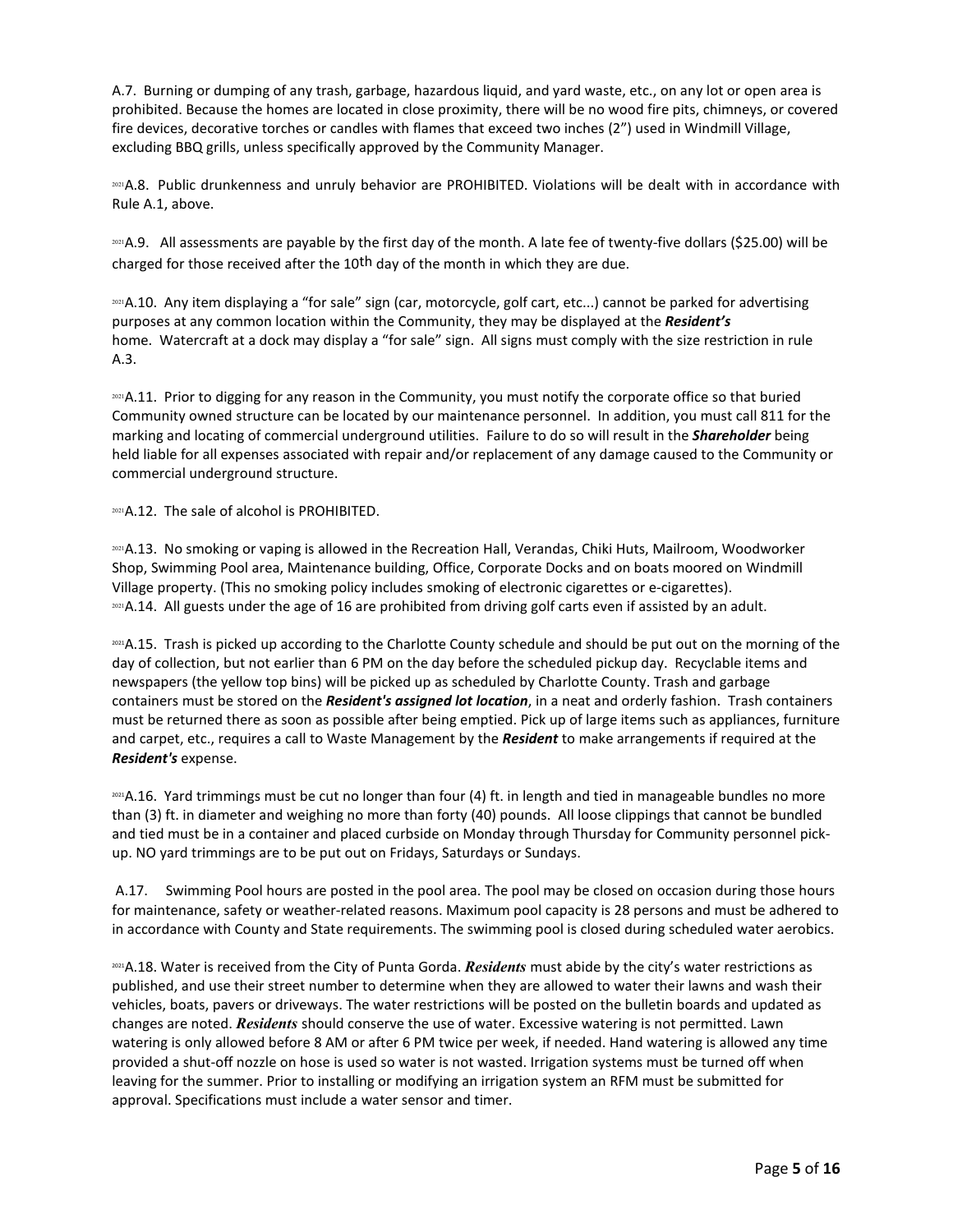*The Board of Directors voted unanimously to approve the following rule change regarding flags in the community. This rule change is effective immediately because it was passed by the Board unanimously at the 04/19/22 BOA Meeting, subject to the provisions of Bylaw 4.4. Shareholders will reaffirm this vote at the next Annual Shareholders Meeting in March of 2023.*

04/19/22A. 19. Reasonable exceptions to forego restrictions with respect to age of ownership will be allowed upon unanimous approval of the BOA.

### 2021A.19. **Van Usage and Scheduling:** (See Corporate Owned Vehicle Policy (CVP.2).

**Drivers will** be required to fill out a form **(Corporate Owned Vehicle Policy (CVP.2))** which must be obtained through the Corporate Office. All drivers are responsible for following the Vehicle Policy and must sign the form. The driver is given the keys and gas usage calculation sheet, is responsible for returning the vehicle in a clean condition and with the payment for the gas used.

#### **Van Scheduling:**

Scheduling priority is as follows:

- a. Weekly trip to Walmart (van is available on Monday after it has been returned from this trip) \*
- b. Monthly lunch first Wednesday of each month
- c. Weekly trip to Publix (van is available on Thursday after it has been returned from this trip) \*
- d. Organized Clubs
- e. *Resident Shareholder*s

(\* If Monday or Thursday is a holiday the scheduled trip will be the next business day).

The van should not be taken when a personal vehicle is a viable option (a minimum of 6 occupants is recommended for van usage, with the exception of corporate usage).

#### **Van Restrictions:**

- a. No non-*resident*, *guest* or *visitor* is permitted to drive the van**.**
- b. Zero tolerance for driving under the influence of alcohol, drugs or other substances.
- c. Overnight trips may be granted to organized clubs by the Community Manager.
- d. Mileage is limited to 200 miles per round trip (extended distances may be granted by the Community Manager.
- e. No Smoking (or vaping).
- f. Only corporate owned trailers are permitted to be towed by the van.
- g. Reservation of the van is limited to 60 days in advance unless granted by the Community Manager.

**Violation of these specific rules and/or the CVP.2 Policy may result in loss of future use of the van.**

2021 A.20. Quiet time is to be observed between the hours of 10:00 p.m. and 7:00 a.m. This also applies to all vendors.

2021A.21. All *residents,* adult *guests,* and *visitors* are required to wear shirts or a coverall when walking, jogging, riding bicycles and/or driving golf carts in the Community. (A towel does not constitute a coverall).

2021A.22. Walkers or joggers must, for safety, face oncoming traffic and are required to carry illumination at night and early morning. (bright or reflective clothing is preferred).

2021 A.23. Bicycles and golf carts must operate with the traffic flow and are required to be illuminated at night. All traffic rules must be adhered to.

2021A.24. No contractors will be allowed to work within Windmill Village on Sundays or Community recognized holidays unless it is an emergency repair such as plumbing, AC, flood damage or electrical issues. Utility providers such as Florida Power & Light are excluded from this ban. Exceptions to this can be granted by the Community Manager if requested in advance, but approval would be rare and only in extreme circumstances.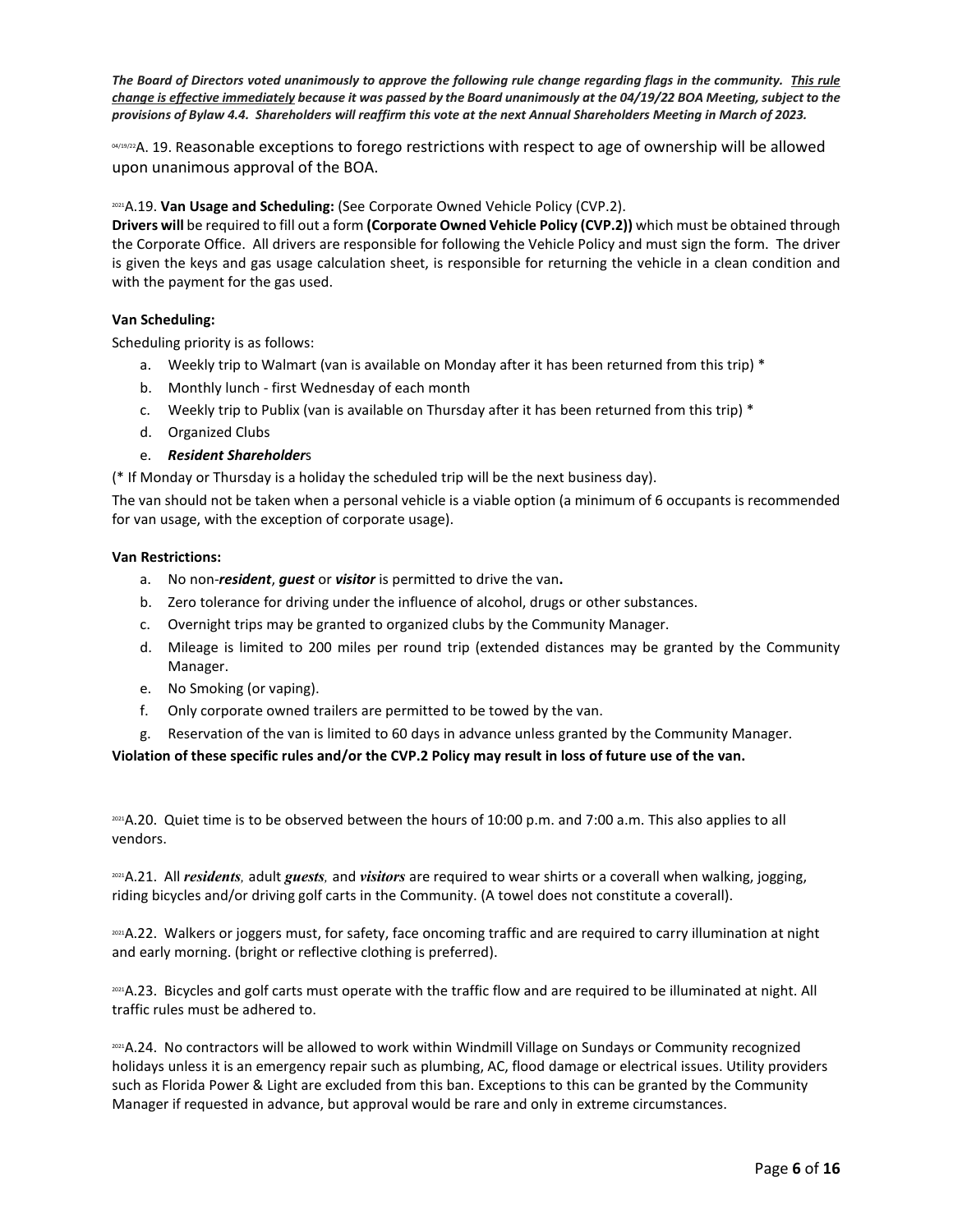**SECTION B. SALE, RENT OR USE OF** *SHAREHOLDER'S* **DWELLING** \*See Bylaw Section 11 and Section 13

B.1. The Community Manager must be informed of all proposed selling or renting of dwellings.

2021B.2. A fee will be required to be submitted with the application to purchase. No occupancy will be allowed until the application is received and approved by the Corporate Office.

B.3. An "Application to Rent" must be completed by the *Shareholder,* signed by the prospective *Renter,* and submitted to the Corporate Office for review at least five (5) business days prior to *Renter's* anticipated arrival. A one-hundred dollar (\$100.00) non-refundable fee will be required to be submitted with the application to rent. Upon arrival, the *Renter* must complete the "*Renter's* Check-in Sheet" at the Office.

B.4. All *Renters* and/or *guests* of absentee *Shareholders* must register at the Corporate Office upon arrival and must complete the "Registration Check-in Sheet." If arrival is during non-business hours, *Renters* or *guests* must register before noon of the next business day.

#### **SECTION C. SECURITY**

<sup>2021</sup>Soliciting or peddling is prohibited, with the exception of *Shareholder* canvassing and scheduled caterers/food trucks for an event. If anyone refuses to leave the Community or Corporate Office, the Sheriff's Department will be contacted immediately.

#### **SECTION D. MANUFACTURED HOME SET UP REQUIREMENTS**

D.1. Manufactured homes to be set in Windmill Village must have prior approval of the Board of Administration, and be less than five (5) years old. The applicant must submit a Request for Modification (RFM), drawn to scale, showing the proposed unit, the adjoining units, and all set-backs. The RFM must also indicate the proposed location of the carport, shed, driveway, electric service, air conditioner, stairs, and all other protrusions into the setbacks.

D.2. Manufactured Home set up must conform to Windmill Village Bylaws, Rules & Regulations, and all local and state codes and be completed within one (1) year of placement on the *assigned lot location*. If applicable, this includes completion of the carport, garage, attached shed, skirting, and sufficient landscaping to prevent soil erosion.

2021 D.3. The owner of the proposed new dwelling is responsible for the site preparation and grading and has a duty to prevent storm water from his *assigned lot location* from flooding onto adjacent lots. Storm water must not be allowed to collect under a dwelling.

<sup>2021</sup>D.4. The placement of incoming manufactured homes, as well as any modifications to existing manufactured homes, must conform to the following setbacks:

- a. Twenty (20) feet from the high-water mark on waterfront locations;
- b. Ten (10) feet from the rear property line on all locations other than waterfront locations;
- c. Ten (10) feet from the pavement line of all internal community streets;
- d. Six (6) feet from all side property lines other than those governed by sub-section c. above;
- e. Twenty-five (25) feet from any Community boundary other than waterfront as addressed above in subsection a;
- f. In the case of a corner location, sub-section c above would apply to both sides that border the street and sub-section d above would apply to the two (2) remaining sides;
- g. No variance shall be given for any of the above D.4 sub-sections except:

A variance may be approved by the Board of Administration to allow an air conditioner or steps to protrude into the required rear setbacks that are addressed in sub-sections a, b, and e above.

A variance may be approved by the Board of Administration to allow placement, into the required setbacks, of a removable and non-obstructive ground cover (pavers, slate tiles, stones, etc...) that would not impede vehicles such as a maintenance golf cart or lawnmowers from routinely traversing the ground cover.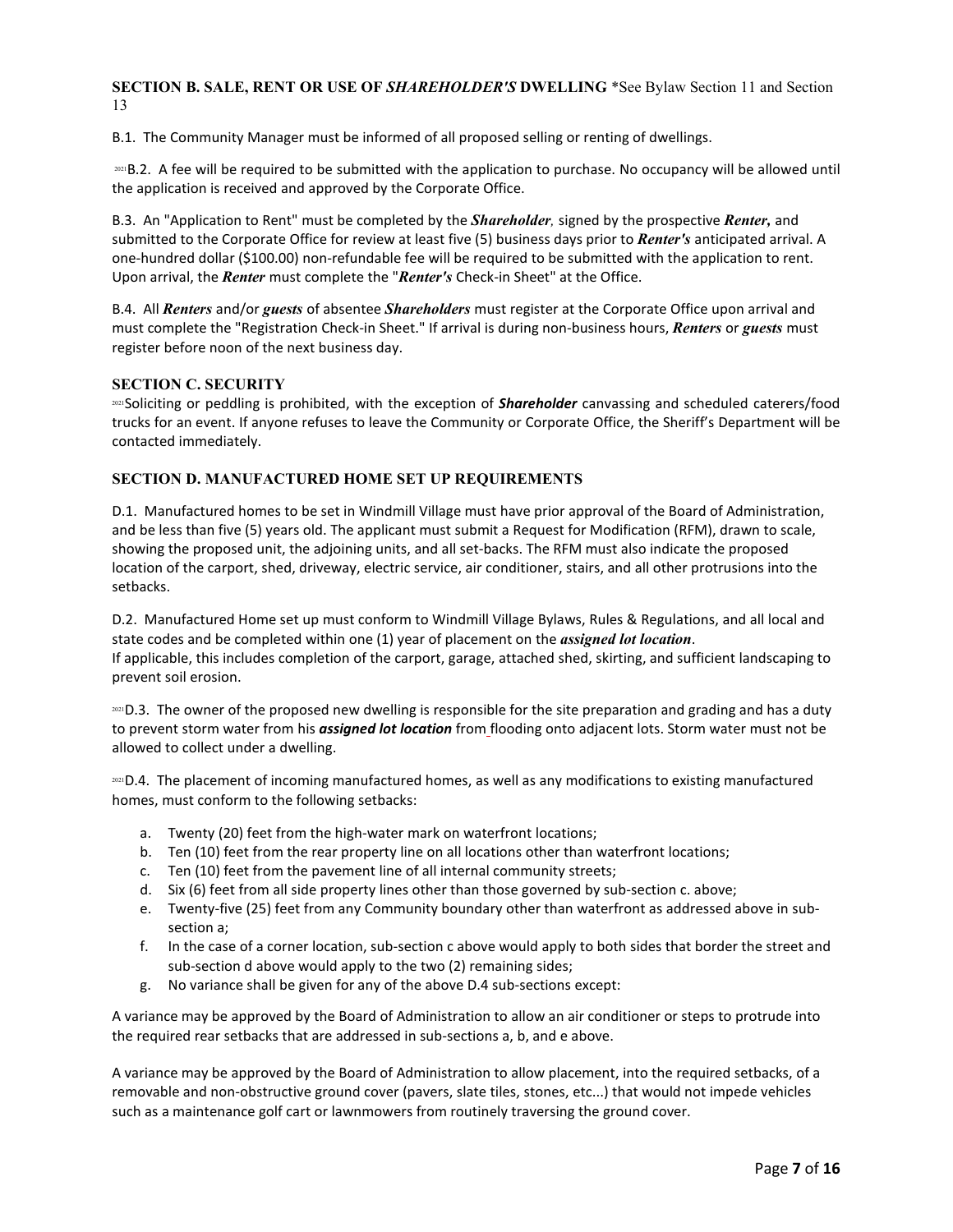A variance may be approved by the Board of Administration within any setback for improvements as required for a valid Americans with Disabilities Act request, provided that the improvement requested is approved in writing by the Charlotte County Building Code Department. Any variances granted under these conditions would terminate when the ADA request of the requesting *Shareholder* is no longer required. Within 120 days from the date the variance is no longer needed; the property must then be made to comply with normal setback requirements at the cost of the current *Shareholder*.

D.5. The size of a unit's location, or of any adjoining locations, as depicted on the lot plans of the Community, cannot be increased or decreased to accommodate the placement of a dwelling.

D.6. Locations cannot be combined to accommodate a dwelling.

D.7. Downspouts that extend to the street must be underground from the vertical downspout to the edge of street.

<sup>2022</sup> D.8. All new electrical panels and ducted central air conditioning units must be installed as close as possible to the dwelling and cannot be placed on the street side(s). Single room window air conditioning and single room mini split air conditioning units may be used, but should be placed so that they appear neat.

D.9. Every dwelling must have an operational, five (5) to six (6) foot tall white post light installed five (5) feet from the street and five (5) feet from the house side of the driveway. The light must operate from dusk to dawn every day and must utilize the equivalent of a white forty (40) watt bulb (with the exception of holiday lighting). The fixture must be a white colonial style carriage lamp together with a white photo cell style post. The light must be installed and operational within ninety (90) days after the certificate of occupancy is issued. If the light becomes non-operational and the *Shareholder* fails to correct the problem within ten (10) days, the Corporation can make the necessary repairs at the *Shareholder's* expense.

D.10. All dwellings must have a carport and/or garage and it must have the appearance of being an integral part of the dwelling.

D.11. All sheds must be under the carport and be part of the dwelling, structurally attached to the roof and/or the manufactured home.

D.12. All concrete must have prior approval. Blacktop, asphalt and other similar materials are not permitted anywhere on the *assigned lot location.*

D.13. Skirting made of flexible material must be installed in accordance with the following minimum requirements:

- a. The support system must be anchored securely to the ground, a concrete foundation, a treated wood base, coated steel or other decay resistant material, in a manner to resist lateral movement at the support base. (Note: lattice work or landscape spikes are not acceptable)
- b. The upper support system must be attached solidly to the manufactured home frame.
- c. The skirting material must be fastened top and bottom to these supports.
- d. Installed heights over 30 inches must incorporate an additional horizontal support equidistant between the upper support and base mounting points. The skirting material must also be firmly attached to this additional horizontal support.

# **SECTION E. ASSIGNED LOT LOCATION DETERMINATION**

Upon request for placement, replacement or any additions, modifications, rearrangements or changes to an existing unit, the following methodology will be used to determine the assigned lot location.

E.1. Existing plot plans will be reviewed to determine location size and placement of utilities.

E.2. The size of a unit's location, or of any adjoining locations, as depicted on the plot plans of the Community, cannot be increased or decreased as a result of the assigned lot location measurements or as a result of, or in conjunction with, the requested modification.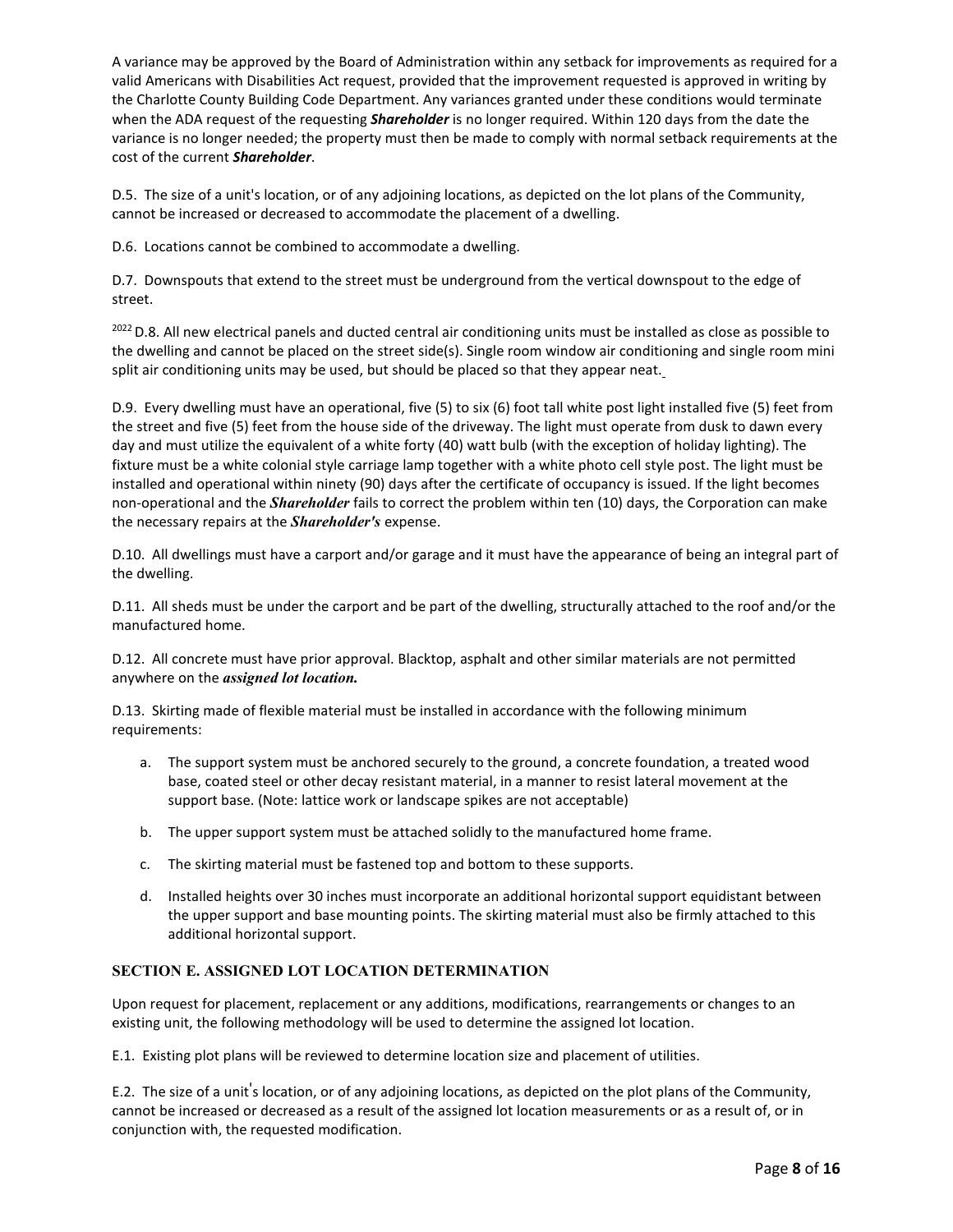# **SECTION F. MODIFICATIONS TO EXISTING DWELLINGS OR STRUCTURES**

2021F.l. Modifications, additions, rearrangements or changes to existing, dwellings, porches, *driveway*s, sheds, lanais, docks, or any existing structural properties require a Request for Modification (RFM) form properly completed. The RFM must meet all Windmill Village Bylaws, Rules & Regulations as well as state and local codes. (SPECIAL NOTE: When a RFM is presented to the BOA that requires a variance to our Rules, the RFM must be accompanied by Contractor's Certification that the RFM can be accomplished as shown on the layout drawn to scale. If at the time of performing the desired modification it is found that it cannot be accomplished as shown on the layout, all work must stop and the BOA must meet to approve the new/revised proposal).

F.2. The modification must conform to the same setbacks and variance approvals as described in Section D.4., Manufactured Home Set-up Requirements.

F.3. Replacement, repair or installation of vinyl, poly-propylene or other similar skirting must meet the requirements of Section D.13., Manufactured Home Set-up Requirements.

F.4. Pavers:

2021a.The total of paved areas must not exceed 40% of the *assigned lot location*, excluding the foot print of the dwelling and carport and front *driveway*. (The 40% is subject to county guidelines.)

b. Pavers must be level with the street surface (No curbing permitted). Pavers on the side setbacks must be level with the adjoining assigned lot location.

# **SECTION G. OVERALL APPEARANCE OF DWELLING AND SITE**

2021G.1. A RFM is required for a structure of any type to be placed or erected on any *assigned lot location***.**

G.2. Landscaping of any type shall NOT obstruct or block the view of vehicle operators or stop signs. The Corporation reserves the right to trim obstructing landscaping so as to maintain a safe environment within WMV.

2021G.3. The exterior of the dwelling and grounds must be maintained in a neat and attractive manner and kept free of all debris and weeds in landscape areas. Storage in open areas of a carport is limited to: vehicles, trailered power boats, non-powered watercraft, utility trailers, cooking grills, bicycles and RVs. Trash and garbage containers must be stored on the *resident's* assigned lot location in a neat and orderly fashion Washers, dryers, refrigerators, freezers, and other appliances cannot be placed or stored outside of any dwelling or shed. Visual appearance of the carport area is at the discretion of the Community Manager.

<sup>2021</sup>G.4. The planting or removal of shrubs and/or trees is the responsibility of the *Shareholder* and due to the danger involved in damaging underground utilities, no digging of any kind will be allowed without prior notification to the Community Manager, completing an RFM showing proper permitting (if required), and calling 811. See Rule A.11

G.5. Fences (including hedges and shrubs as barriers) are prohibited on assigned lot location.

G.6. Clothes are not to be hung in any location that involves the exterior of the dwelling. The Corporation provides a drying area beside the mail room.

<sup>2020</sup> G.7 General Departure & Hurricane Rules

A. Departing Residents leaving for two (2) weeks or longer are required to notify the office ten (10) days in advance of departure. Information included in the departure form will be, but not limited to, current Community address, northern address, northern telephone number, emergency contact person including telephone number, person looking after WMV location (weeds, Hurricane prep etc.) including telephone number. You are ultimately responsible should the person looking after your assigned lot location be unavailable when needed. It is understood that in some instances, notification ten (10) days prior to departure is not possible and may be excused by the Community Manager. Failure to comply with any of the above may result in a violation fine of \$25.00 per day, Section A.1 General.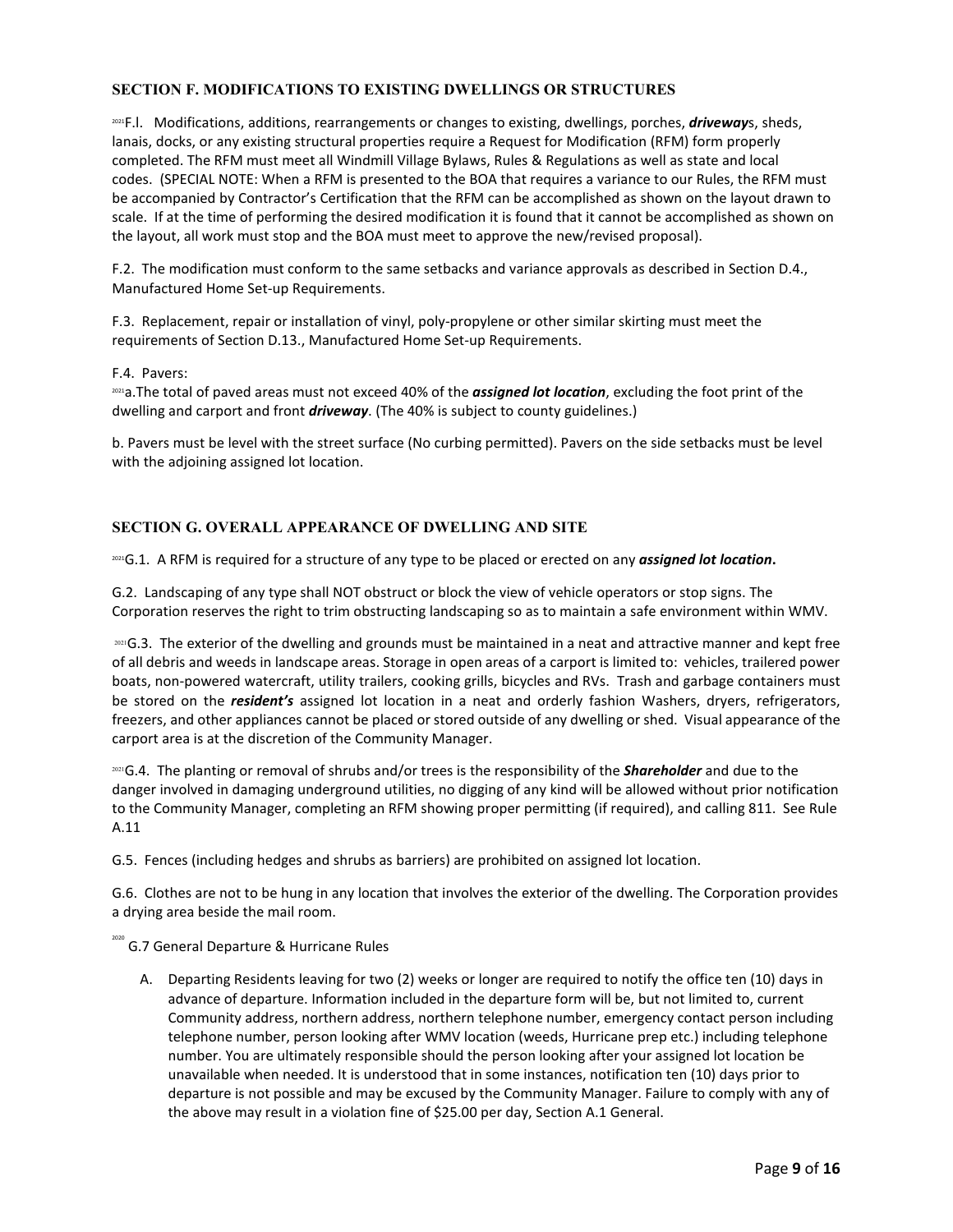- B. All unoccupied locations in WMV will be looked after in accordance with G.3 and G.4 above when the Shareholder or Renter is not in residence. The name and telephone number of the person looking after the location must be given to the Office prior to leaving.
- C. All portable items, exclusive of automobiles, and tied down boats and golf carts, must be removed from the carport, all portable pots, bird baths, landscaping decorations, door mats, garbage containers, barbeques, bicycles, patio furniture and flags on the light posts must be stored inside your home or shed, when the home is to be unoccupied during Hurricane season (June 15 to November 15) in excess of one (1) week and within six (6) hours after issuance of a hurricane alert by the national weather service. Large pots that cannot be moved must be tied down using sturdy stakes.

If a resident or person taking care of the residence is not present when a hurricane alert is issued and it becomes necessary for the Corporation to arrange for removal of non-stationary objects from your assigned lot location, clean-up will be billed to the Shareholder at the rate of \$100.00 per hour, with a one-hour minimum billing charge. Items removed will be placed in the Shareholder's shed or home, if possible, otherwise, they will be disposed of at the Corporations discretion. Items will not be stored in Corporate facilities.

D. Boat lift covers will be permitted. Boat lift covers must be constructed according to the applicable state and local codes. In the event of Tropical Storm or Hurricane warnings, removable tops must be removed in accordance with state and local codes. **(Refer to Sections F. and M.1 of these Rules and Regulations.)** Failure to comply may result in a violation fine of \$25.00 per day.

# **SECTION H. ANTENNAS**

2021 H.1. With an approved RFM small antennas may be installed, with structural considerations, on the dwelling, shed, or a post as close to the dwelling as possible. Where practical, antennas are not to be installed on the street side of the dwelling.

H.2. Transmitting antennas may be allowed with permission from the Community Manager.

### **SECTION I. PETS**

2021I.1. Pets must be registered with the Community Manager. All pets must be housed within the interior of the dwelling. Pets cannot be tethered or chained on the *Resident's* location. Pets are prohibited in all recreation areas, common grounds and/or corporate buildings (mailroom, corporate office, clubhouse, pool area, woodworking shop or pavilion). They may be walked on a leash not longer than six (6) feet only on a *Resident's* location, but they must **not** be walked on the streets in the Community or from one home to another. The *Resident* is required to pick up after their cat/dog immediately.

I.2. When embarking or disembarking a pet from a vessel in the main marina, the transporting vehicle must be parked in the closest available parking space to the dock walkway ramp. The pet must be carried or walked on a leash not longer than six (6) feet to or from the vessel.

I.3. If any pet is found loose in the community, the owner will be notified if possible, and if unable to locate the owner, animal control will be notified.

<sup>2021</sup>I.4. A first notice will be given by the Community Manager in writing for complaints about noisy or unruly pets. A second complaint will be followed by a certified letter. If a third complaint is received the pet must be removed from the Community within three (3) days. Failure to remove the pet will result in action taken under A.1 above.

20211.5. Pets cannot be put in pens or enclosures outside of the dwelling. Pets will be permitted inside the screen room only when owners are present in the screen room.

2021I.6. *Resident*s and/or *guests/visitors* are allowed a maximum of two (2) pets per location. The maximum weight for a pet is forty (40) pounds. When weight is questionable, the Community Manager will require written documentation of the pet's weight from a certified veterinarian's office.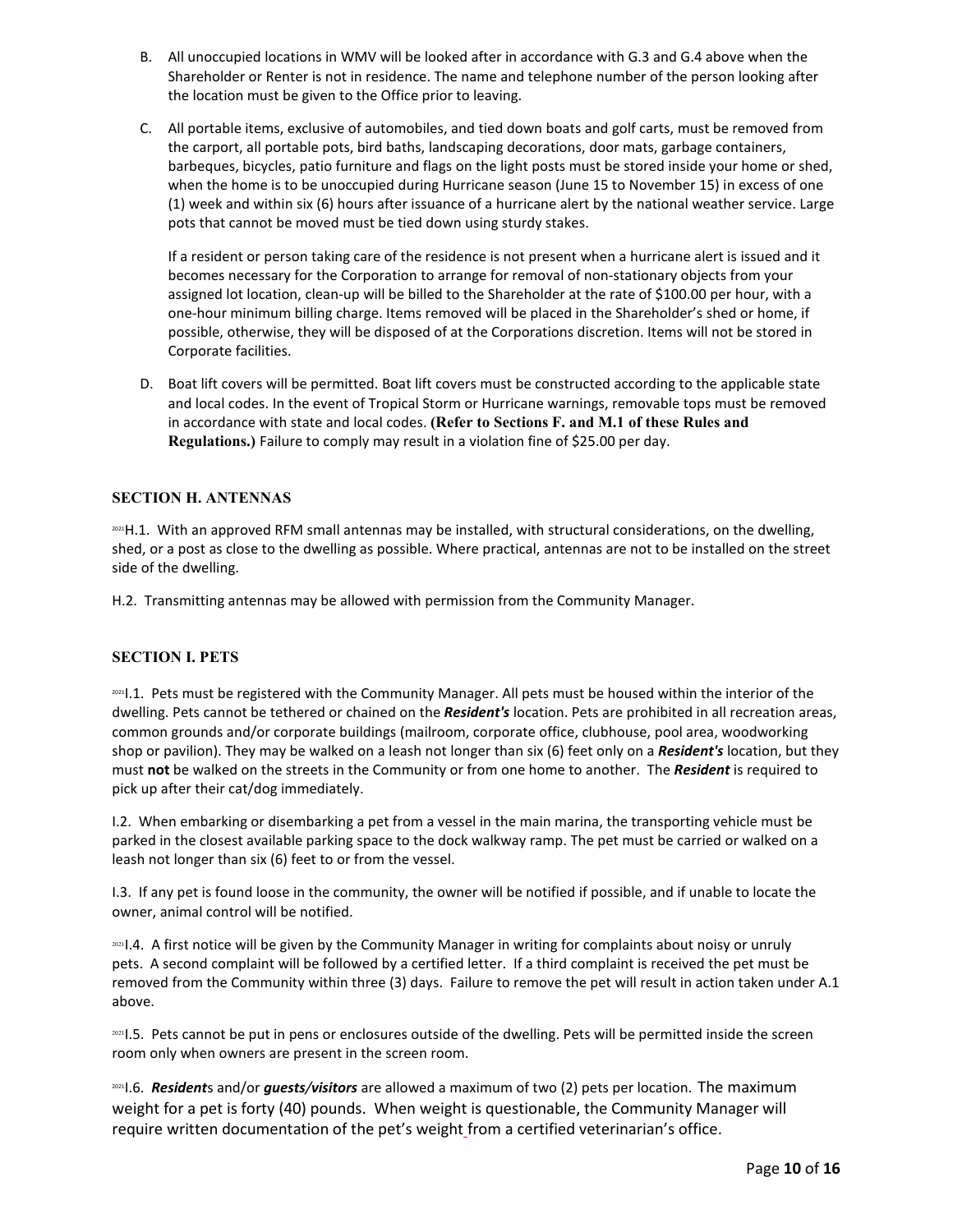2021].7. The following breeds of dogs are considered aggressive and are prohibited; Akita, Chow, Doberman, German Shepherd, Great Dane, Pit Bull, Rottweiler, Wolf, Wolf Hybrid or any mix of these listed animals. Snakes, monkeys and ferrets are also prohibited. Any pet that has shown signs of aggressive behavior in the Community must wear a muzzle when outside the home, and if behavior continues must be removed from the Community.

I.8. The feeding of wild, feral or stray cats, birds or animals is strictly prohibited.

- <sup>2020</sup> I.9. Service and Emotional Support Animals
	- a. Service Animal We may ask, if the disability is not obvious: a) If the person needs the animal because of a disability; b) What work or tasks the animal is trained to perform. (ADA)
	- b. Emotional Support Animal (ESA) We may ask for written certification from a physician, psychiatrist, social worker, or other mental health professional indicating the ESA provides emotional support alleviating one or more identified symptoms or effects of a person's existing disability. (FHA)
	- c. Service Animals and Emotional Support Animals, as well as "housing providers", must conform to the current Fair Housing Act and Americans with Disabilities Act. It should be noted that these two acts treat these animals differently under current rules.

Statute 413.08(9) "A person who knowingly and willfully misrepresents herself or himself, through conduct or verbal or written notice, as using a service animal and being qualified to use a service animal or as a trainer of a service animal commits a misdemeanor of the second degree, punishable as provided in s. 775.082 or s. 775.083 and must perform 30 hours of community service for an organization that serves individuals with disabilities, or for another entity or organization at the discretion of the court, to be completed in not more than 6 months."

# **SECTION J. VEHICLES/PARKING**

2021J.l. Parking in Corporate areas is limited and intended for the use of *Residents*, *guests,* and *visitors* who visit the facilities where the parking area is located (i.e., Clubhouse, Swimming Pool, Bocce Ball Courts, etc.); Corporate parking areas are not intended for routine parking of *Resident's* motor vehicles. *Visitors* or *guests* who are unable to park in the *Resident's driveway* or the *Resident* if the *visitor* or *guest* is parked in the *Resident's driveway*, may park in the designated corporate parking spaces without a parking permit during the hours (7:00 a.m. to 11:00 p.m.). Overnight parking (11:00 p.m. to 7:00 a.m.) of all motor vehicles and/or trailers other than in *driveway*s and in designated parking areas is prohibited. Limited overnight parking may be available with written permission from the Community Manager for a period not to exceed fifteen (15) consecutive days. A parking pass and directions to various acceptable parking areas will be provided. The pass must be prominently displayed in the front windshield area. If space is available, parking permits would be granted first to *Residents* who are having work being done to their *driveway* or home, and then to overnight *guests* of a *Resident*. The Community Manager may issue permits when in his/her opinion special circumstances exist. *Resident*s are entitled to only one space in the designated parking area unless approval is granted by the Community Manager.

J.2. The speed limit in Windmill Village is 15 MPH. Drivers of cars, golf carts, and bicycles are required to adhere to this speed limit and to stop at all posted stop signs. No vehicles can be parked in another's assigned lot location or driveway without obtaining prior permission from the location's occupant.

<sup>2021</sup>J.3 Parking of vehicles, with the exception of golf carts, is not permitted anywhere on a *resident*'s *assigned lot location* except on the *resident*'s *driveway* or approved pavers. No parking of any vehicle (except golf carts) is allowed on the grass.

2021 J.4 Parking on the roads in Windmill Village (except designated parking areas such as clubhouse, post office, etc.) is restricted. *Resident*s, *visitor*s and commercial vehicles working at a residence must limit parking on the roads to short term daytime hours. Repetitive street parking (3 or more days a week) is not allowed without the approval of the Community Manager.

2021 J.5. Parking on the grass on the two corporate lots (1 and 3 Holland) is allowed for events, and commercial vehicles doing work for the Corporation with the approval of the Community Manager. Golf cart parking is allowed on the grass on the west side of the Clubhouse as well as at Zuyder Zee to access boats docked at the marina and to use kayak facilities. No golf cart parking is allowed in or around the Pavilion, tiki huts, pool area, or recreation area.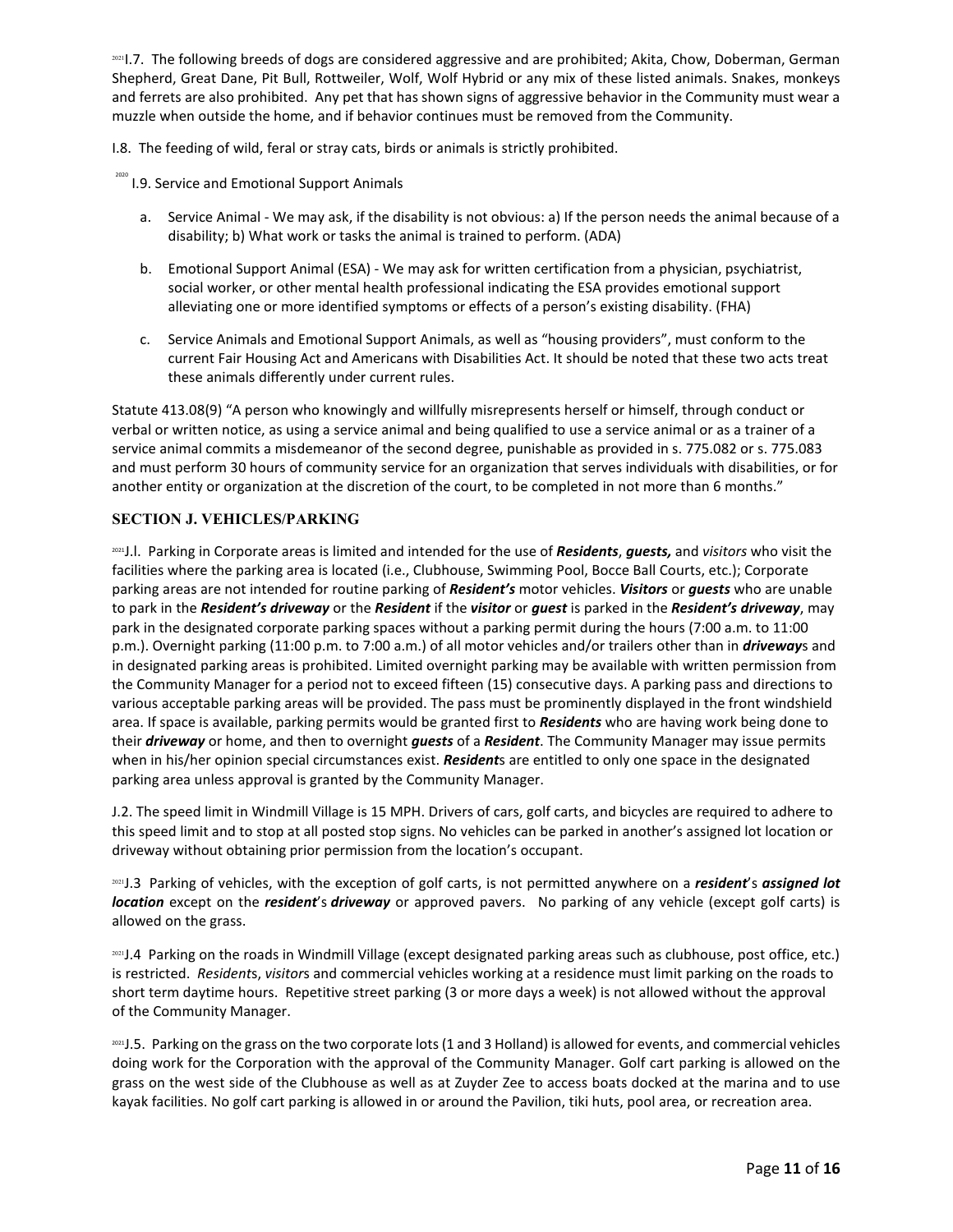2021J.6. A motor home/camping trailer/recreational vehicle/watercraft trailer or utility/cargo trailer may be parked on the *resident*'s *driveway*. If a *resident* chooses to park a boat on their *driveway* while they are residing in the community, the boat must be secured. When a *resident* is going to be away from the community for a period of 15 days or more, any boat and/or any motorized water vehicle(s) may be parked in the *resident*'s *driveway*, providing it is secured, boat to trailer and trailer to driveway. Any work being performed on boats while in the *driveway* is limited to 48 hours; light mechanical work on boats can be performed in the yard behind the office with a limit of 5 days or as approved by the Community Manager.

J.7. Non-operational vehicles (derelict vehicles) are not permitted to be parked upon or adjacent to any assigned lot location. All parked vehicles must be maintained in road worthy condition.

### **Failure to comply with J.1 to J.7. above will result in a twenty-five (\$25.00) dollar per day fine as permitted by Bylaws of Windmill Village at Punta Gorda, Inc. Sec 4 Sub-section 1.**

## **SECTION K. RECREATION HALL**

K.1. The Social Club and the Board of Administration will submit their calendar of activities, (for the following calendar year only) to the Corporate Office for scheduling no later than June 1st of each year.

K.2. Any activity that needs to be scheduled after the calendar has been set will need to go through the Corporate Office for approval.

- a. <sup>2021</sup>Use of the Recreation Hall and its amenities, including the pavilion, is limited to *Residents*, along with *guests* and *visitors* of the host *Resident*. The Amenity Reservation Form and the policy containing specific guidelines as to the reservation and use of the Recreational Hall, its amenities, and all other recreational common areas are available in the Corporate Office. With the exception of life events, such as weddings, funerals, anniversaries, etc., *Residents* will not be allowed to reserve the Recreation Hall and/or pavilion when less than 50% of the expected attendees are not Windmill Village *Residents*, or unless advance permission is granted by the Community Manager.
- b. <sup>2020</sup> The Recreation Hall, or any other Corporate facility, shall not be reserved for fundraising activities without the approval of the Board of Administration unless all the funds raised remain in, and benefit, the Windmill Village Community.
- c. *Guests,* either overnight or day cannot be prohibited from attending any Community wide event at the Recreation Hall if accompanied by a *Resident*, provided they have met the same requirements as the *Resident* (such as a ticket purchase, if required). Only Residents and overnight guests are allowed to participate in any portion of an event where money or prizes of value are awarded. Board of Administration activities is only open to *Shareholders*.
- d. There will be no advertising of approved functions to the general public or outside Windmill Village unless approved by the Board of Administration. If approved by the Board of Administration, the advertising must state that "no pets may be brought into Windmill Village".

2021 K.3. After each function the Recreation Hall, pavilion or any other Corporate amenity/area must be left in a clean and orderly fashion.

### **SECTION L. STORAGE YARD**

### 2021L.1. *(This rule will become effective January 1, 2022; until then Box trailers will be allowed to be stored in the storage yard)*

The storage yard is used for Windmill Village maintenance equipment and for storing watercraft and open utility trailers for *Shareholders/Renters* who can provide proof of ownership.

The approval of the Community Manager is required. Only one trailer per *assigned lot location* may be allowed in the trailer storage yard except during the months of May, June, July, August, September, October and November. Multiple trailers owned by one *Shareholder/Renter will* be allowed with the Community Manager's approval. Space will be assigned on the basis of availability; however, there is no guarantee that space will be available to everyone.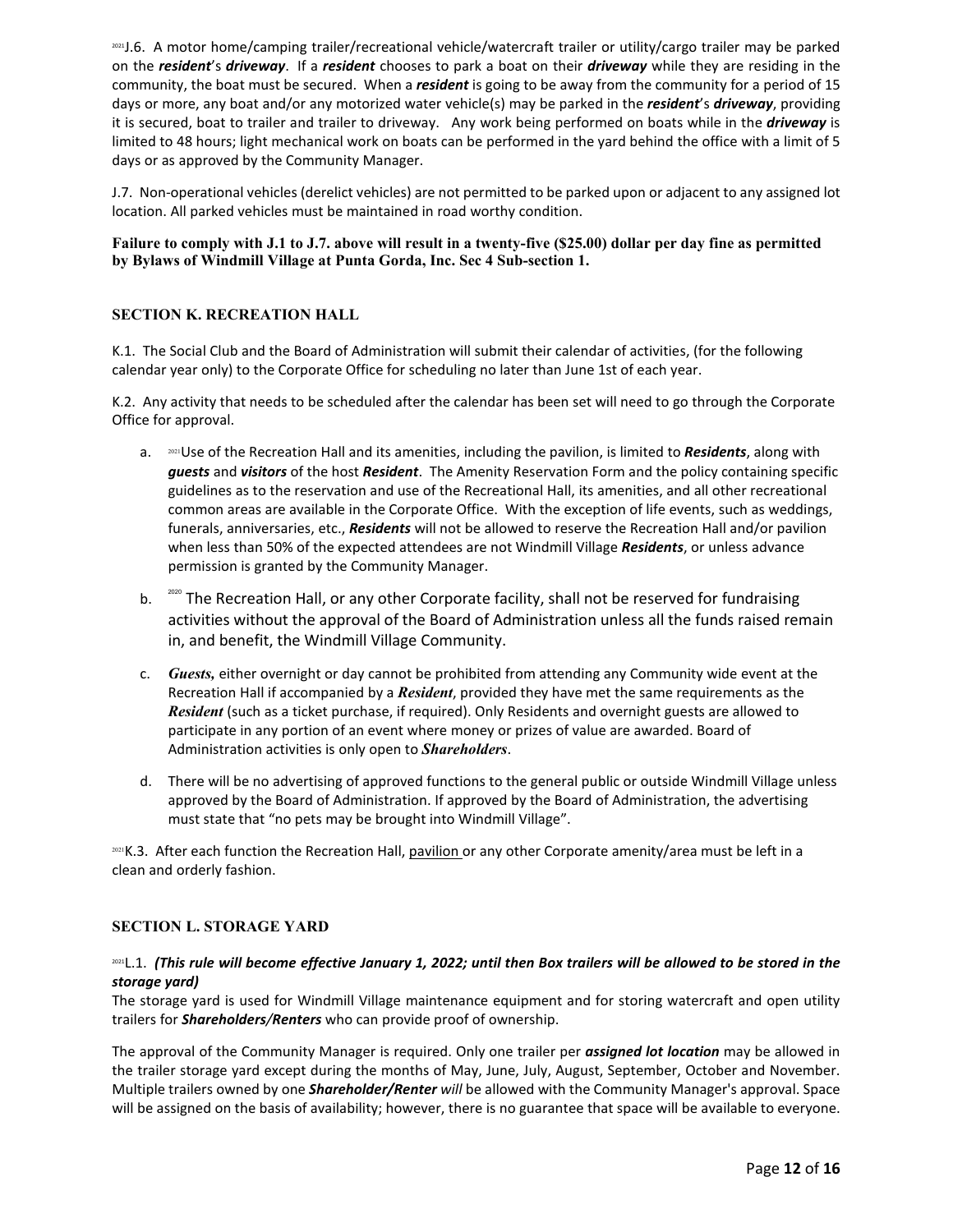- a. *Shareholders.*
- b. *Renters.*
- c. *Non- resident Shareholders.*

2021 L.2. All trailers must have the Windmill Village trailer registration sticker displayed in an easily observed location.

2021 L.3. The capacity of the storage yard is to be determined by the Community Manager.

**<sup>2021</sup>**L.4. For the purpose of maintenance and/or repairs, and for loading/unloading, *Residents* will be allowed to park their boats on their trailer, and RVs for a period not to exceed five (5) days, with the prior approval of the Community Manager. Additional time may be granted by the Community Manager if space is available. Care must be taken to ensure that traffic is not impeded. All work performed on boats and RVs in this area will be done at the owner's expense and liability and must conform to EPA requirements.

<sup>2020</sup> L.5. Any *Shareholder/Renter wishing to store a trailer in the storage yard must submit a properly completed* "Trailer Storage Request" form to the office prior to storing the trailer in the yard. Each year thereafter, a new

form must be submitted no later than February  $1^{st}$ . Each form must be accompanied by proof of ownership. This can be a trailer registration in the name of the owner OR if it is a boat trailer, then proof of ownership of the boat docked either in Windmill Village waterways or at a dock that is immediately adjacent to Windmill Village property.

L.6. The maximum size of a utility trailer must not exceed twenty feet (20') in overall length.

L.7. Anyone having a boat and/or trailer in this area does so entirely at their own risk.

### **SECTION M. WINDMILL VILLAGE WATERWAYS, DOCKS, DAVITS AND LIFTS**

2022 M.1. Shareholders must submit a Request for Modification to the Corporate Office prior to applying for permits to construct a dock, davit or lift. Floating platforms, not used as docks, are not permitted. (SPECIAL NOTE: When a RFM is presented to the BOA that requires a variance to our Rules, the RFM must be accompanied by Contractor's Certification that the RFM can be accomplished as shown on the layout drawn to scale. If at the time of performing the desired modification it is found that it cannot be accomplished as shown on the layout, all work must stop and the BOA must meet to approve the new/revised proposal).

### a. SEAWALLS

- Total accumulated width of docks, davits, lifts and boats along a seawall cannot extend into the waterway more than one fourth  $(1/4)$  of the width of the waterway.
- The dock cannot be more than sixteen (16) feet in length.
- No part of the dock, davit, or boat lift may be attached to a seawall or any object behind the seawall. The Shareholder is responsible for any damage to the seawall caused by the installation of, and use of, a dock, davit or lift. In cases where there are existing docks, davits, or lifts on the seawall, or attached to any object behind the seawall, the Shareholder is responsible for any damage to the seawall caused by the use of the dock, davit, or lift.

### b. RIPRAP

No part of the dock, davit, or boat lift may be attached to the cap of the riprap. The *Shareholder* is responsible for any damage to the cap or riprap caused by the installation of, and use of, a dock, davit or lift. In cases where an existing dock, davit, or lift is on the cap or riprap, the

*Shareholder* is responsible for any damage to the cap or rip rap caused by the use of the dock, davit, or lift.

• Docks installed over riprap need to extend further into the canal or creek in order to reach into deeper water beyond the riprap. Approval for these larger docks will be considered by the Board of Administration on a case-by-case basis. Installation of any piling or post penetrating the riprap must be done by an insured licensed Florida contractor.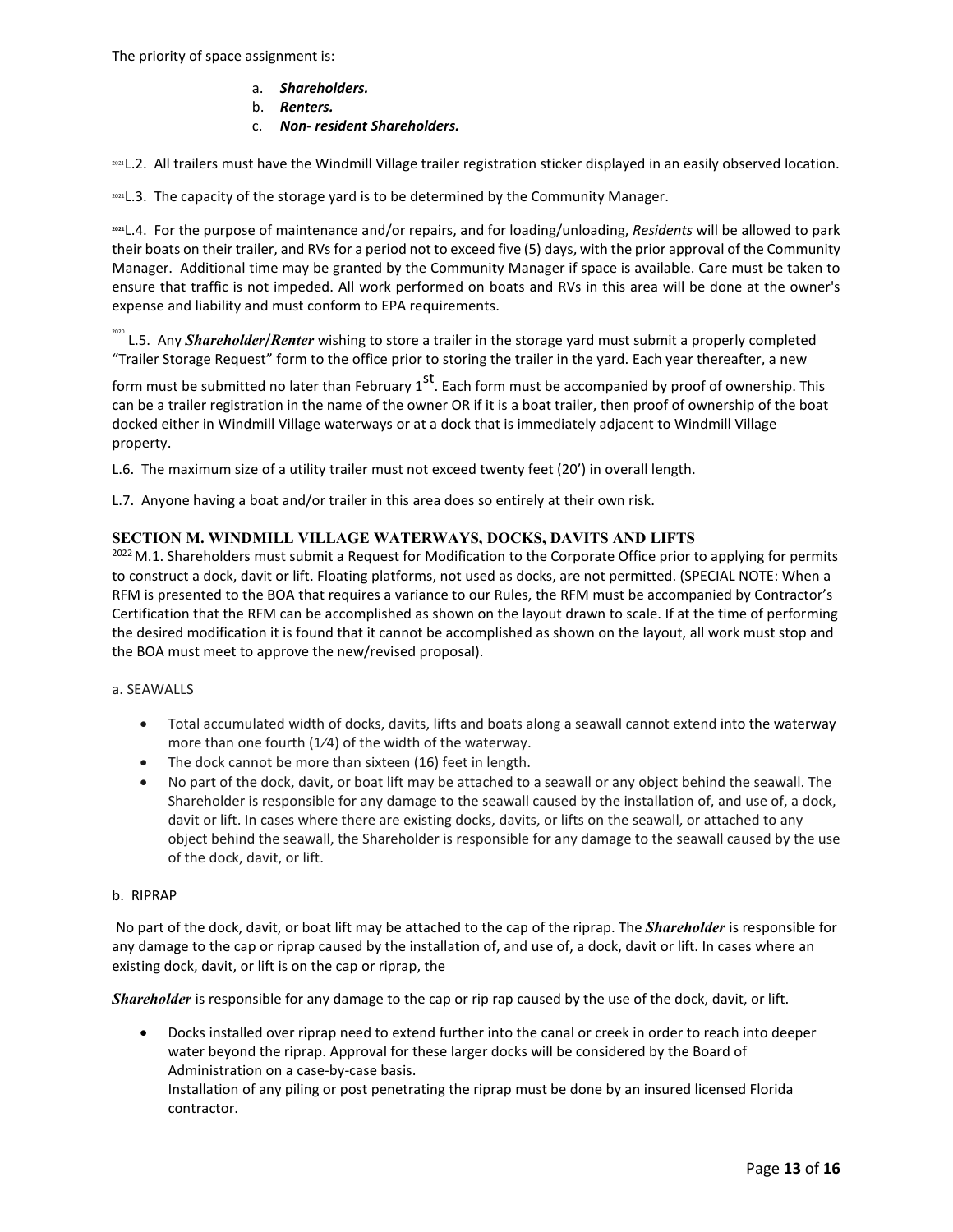- Nothing may be attached to a sea wall, cap, riprap, or riprap cap without written approval of the Community Manager. This applies to cleats, screw eyes, ramps, etc.
- It is the *Shareholder's* responsibility to obtain all required permits.
- It is the *Shareholder's* responsibility to maintain both safety of use and general appearance of their dock.

Failure to comply with above will result in a twenty-five (\$25.00) dollar per day fine as permitted by Bylaws of Windmill Village at Punta Gorda, Inc. Sec 4 Sub-section 1.

M.2. Boat lift covers will be permitted. Boat lift covers must be constructed according to the applicable state and local codes. In the event of Tropical Storm or Hurricane warnings removable tops must be removed in accordance with state and local codes. (Refer to Sections F. and M.1 of these Rules and Regulations.)

M.3. **Shareholders** held responsible for damage to the corporate facilities must make arrangements to pay for these damages within thirty (30) days of determination of fault.

M.4. Oil, gas, spirits, paints, inflammables and any other substances which are deemed pollutants under provision of state or federal law may not be discharged into the Windmill Village waterways. Boat owners are responsible for all spills.

M.5. Boats must proceed at a "No Wake" speed while operating within Windmill Village waterways. The speed limit is 5 MPH (4 knots). Owners will be held responsible for any damage to other boats or docks caused by their boat or their wake.

<sup>2022</sup> M.6. The maximum length and beam of any boat within the boundary of Windmill Village waterways is twentyeight (28) feet in length and ten (10) foot beam. Boats berthing in Windmill Village marinas will be limited to a maximum length of twenty-six (26) feet and a maximum beam of eight and one half (8.5) feet. Boats on private lifts and docks are limited to a maximum length of twenty-seven (27) feet and a maximum beam of nine (9) feet. All measurements to be determined from the boat manufacturers specification sheet submitted by the boat owner.

M.7. Boats requiring registration docked in the waterways of Windmill Village and/or using Windmill Village facilities:

- a. must be insured against public liability and property damage insurance in the minimum amount of \$300,000.00 to cover accident and liability arising from the use of their boat and these facilities;
- b. must have a Windmill Village identification sticker affixed to the port (left) side of their craft, on line with and approximately .5 inches forward of their Florida registration sticker and numbers. The Corporate Office will issue the identification sticker, free of charge, after the boat owner has provided a copy of his/her current certificate of insurance showing the required limits of liability and current registration.

M.8. No structures are permitted on docks.

### **SECTION N. WINDMILL VILLAGE CORPORATE DOCKS**

N.1. All *Residents* of Windmill Village are eligible to use the corporate docks. In certain circumstances, *nonresident Shareholders* may be assigned a slip (see N.4.d. below). Boat slips are assigned and monitored by the Dockmaster, appointed by the Board of Administration. The docks are for the *Residents,* and *non- resident Shareholders* if assigned a slip. All children less than twelve (12) years old must be accompanied by a *Resident* or adult *guest* twenty-one (21) or older while on the corporate docks.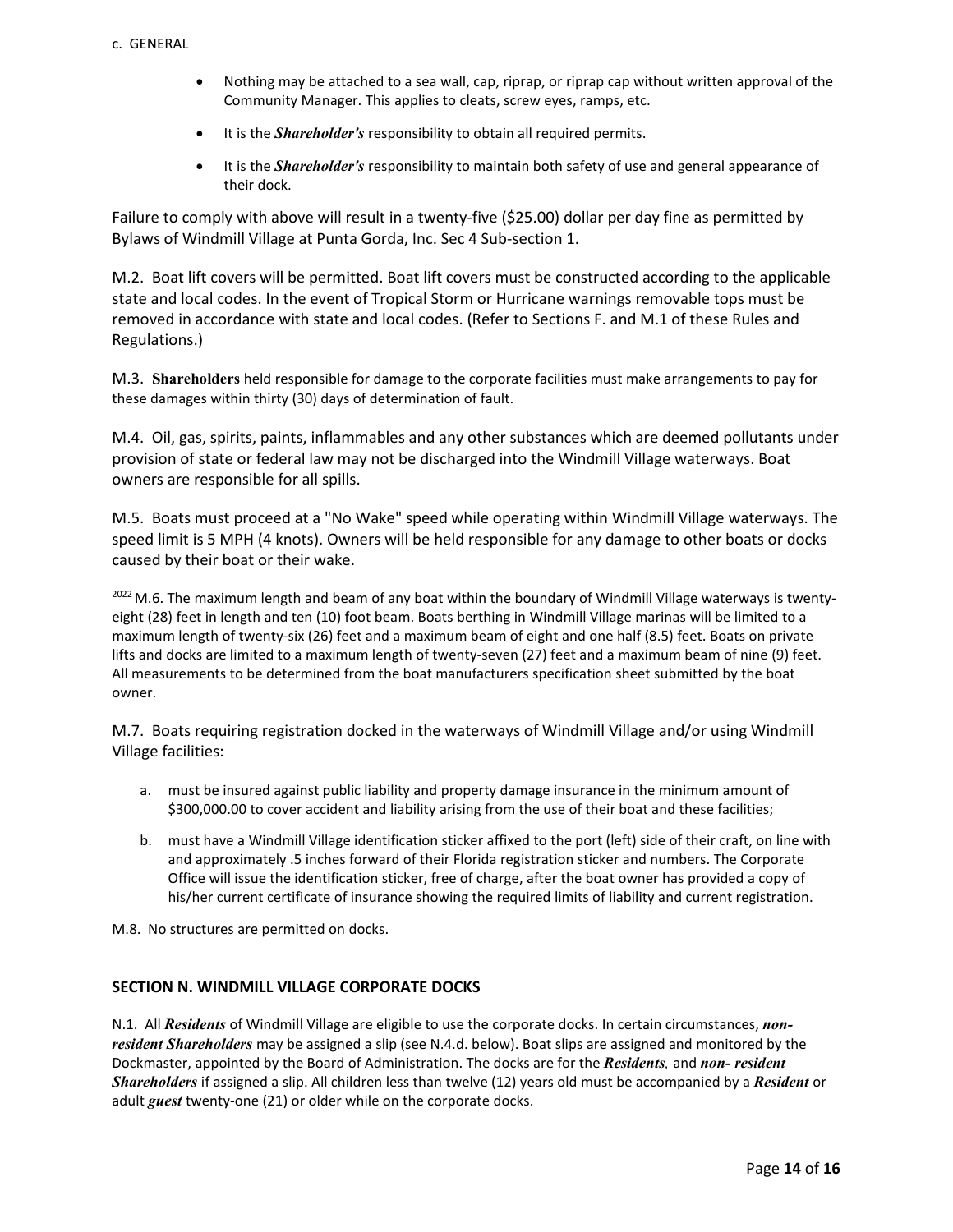N.2. To be eligible for a slip assignment, a *Shareholder* or *Renter* must be the owner/lessee and operator of the boat, and must have provided the Dockmaster with a copy of the current registration, proof of boat insurance, and a signed agreement (available from the Corporate Office or the Dockmaster) to abide by these regulations. This agreement is for the use of dock space only, and such space is to be used at the sole risk of the *Resident, Renter* or *non-resident Shareholder*.

- a. The Corporation is not responsible or liable for the care or protection of the boats, and/or their contents.
- b. The boat owner indemnifies and holds the Corporation free and harmless against any loss, cost, suit, or claim arising out of the use of the corporate dock space or any handling of the boat in connection therewith.
- c. Boat owners are responsible for damage to the corporate facilities and must make arrangements to pay for these damages within thirty (30) days of determination of fault.

N.3. There is a limited number of corporate slips and there is no guarantee that a slip will be available for everyone. Boat owners who submit the proper paperwork will retain the same slip annually.

N.4. The priority of slip assignments will be:

- a. *Resident Shareholders currently* assigned a slip and wishing to renew;
- b. *Resident Shareholders with* no other dock or slip;
- c. *Renters* in the Village with no dock or slip providing there is no one on the waiting list.
- d. *Non-resident Shareholders* with no home yet provided that there is no one on the waiting list.

The Board-appointed Dockmaster oversees the assignment of slips and creates a waiting list if necessary. The Dockmaster can be contacted for the current slip availability status.

N.5. If an assigned slip is not occupied by January 31st without the prior approval of the Dockmaster, the slip may be reassigned.

N.6. A boat may only be docked in the slip to which it has been assigned. Transfer of boats between slips, or from one slip to another slip, is prohibited unless approved by the Dockmaster.

<sup>2020</sup> N.7. Slip assignments are from February 1st through January 31st. Those desiring a slip must complete a "Slip Request Form", available from the Corporate Office or the Dockmaster and submit the completed form to the Corporate Office before being allowed to use Corporate slips. Every year thereafter, to retain your assigned slip, you must complete a new slip request form and turn it in to the Corporate office no later than February 1st.

- a. Slip assignments will be posted on the Bulletin Board in the mailroom and will be updated changes occur.
- b. <sup>2020</sup> Failure to comply with the February 1st deadline or failure to provide a proper registration and insurance certificate will result in the slip being reassigned.
- c. Boat owners are responsible for the safe and secure mooring of their boats and are liable for damages to the corporate docks, to other boats, and to their boat.

N.8. Boats must use spring lines so that no part of the boat or its equipment will extend over the dock. All lines must be tied to the dock cleats or dolphins and not to dock pilings or water supply lines. The use of rubber tires for chafe guards or fenders is prohibited.

N.9. In the main marina, electric extension cords may be used to supply 110-volt power from the dock GFI receptacles to boats. It is NOT permitted to supply power to the boats overnight for any purpose.

N.10. Any modification to docks or slips is prohibited without the prior approval of the Board of Administration.

2021 N.11. Corporate slips are not for boat storage. All boats must leave their slips at least once every 59 days. If a boat has not left its' slip for sixty (60) consecutive days, the boat owner will be in violation of these Rules & Regulations. The Community Manager will begin the violations process with the first notice. If the owner fails to respond in a reasonable amount of time the boat may be removed to a commercial storage facility at the boat owner's expense.